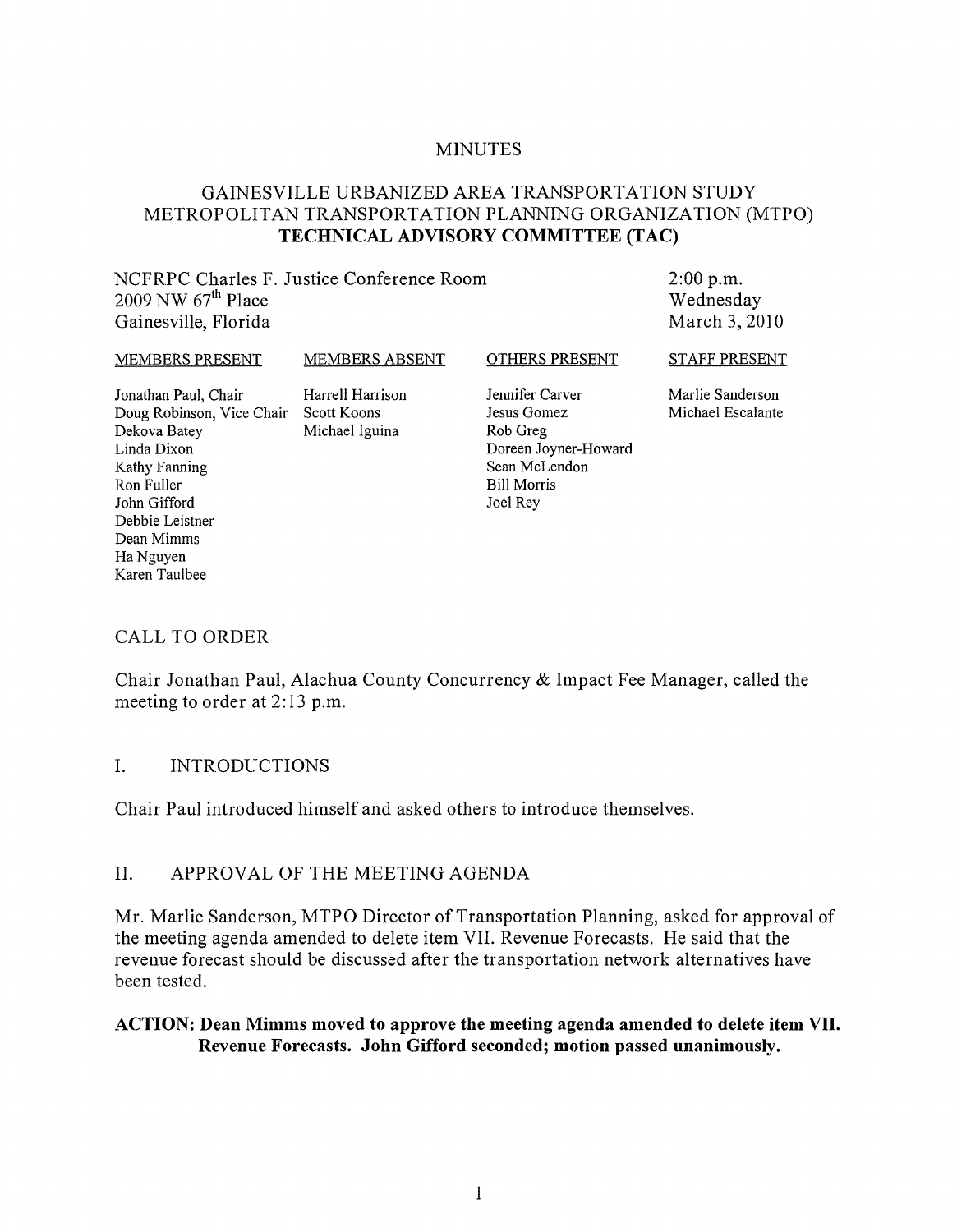## III. APPROVAL OF COMMITTEE MINUTES

Mr. Sanderson stated that the December 2, 2009 minutes are ready for approval.

#### ACTION: Linda Dixon moved to approve the December 2, 2009 TAC minutes. Ron Fuller seconded; motion passed unanimously.

## IV. UPCOMING MEETINGS

Mr. Sanderson announced that the next MTPO meeting is scheduled for March  $15<sup>th</sup>$  at 6:00 p.m. in the Jack Durrance Auditorium. He said that the TAC's next meeting, if needed, is scheduled for April  $21^{st}$ .

## V. GAINESVILLE REGIONAL TRANSIT SYSTEM (RTS) RAPID TRANSIT **STUDY**

Mr. Sanderson stated that RTS' consultant was prepared to discuss the Bus Rapid Transit (BRT) Feasibility Study.

Mr. Rob Gregg, Center for Urban Transportation Research (CUTR) Transit Management Program Director, Mr. Bill Morris, CUTR Senior Research Associate, and Mr. Robinson discussed the BRT Study and answered questions.

# ACTION: Debbie Leistner moved to recommend that the MTPO approve the Gainesville Regional Transit System Rapid Transit Study. Linda Dixon seconded; motion passed unanimously.

# VI. LONG RANGE TRANSPORTATION PLAN UPDATE (LRTP)

## A. EXISTING PLUS COMMITTED (E+C) ASSIGNMENT RESULTS

Mr. Sanderson stated that the MTPO's consultant was prepared to discuss the E+C highway and transit assignment results.

Ms. Jennifer Carver, Renaissance Planning Group (RPG) Project Manager, discuss the E+C highway and transit assignment results and answered questions.

## B. WORKSHOP OVERVIEW

Ms. Carver discussed the findings from the February  $16<sup>th</sup> LRTP$  workshop and answered questions.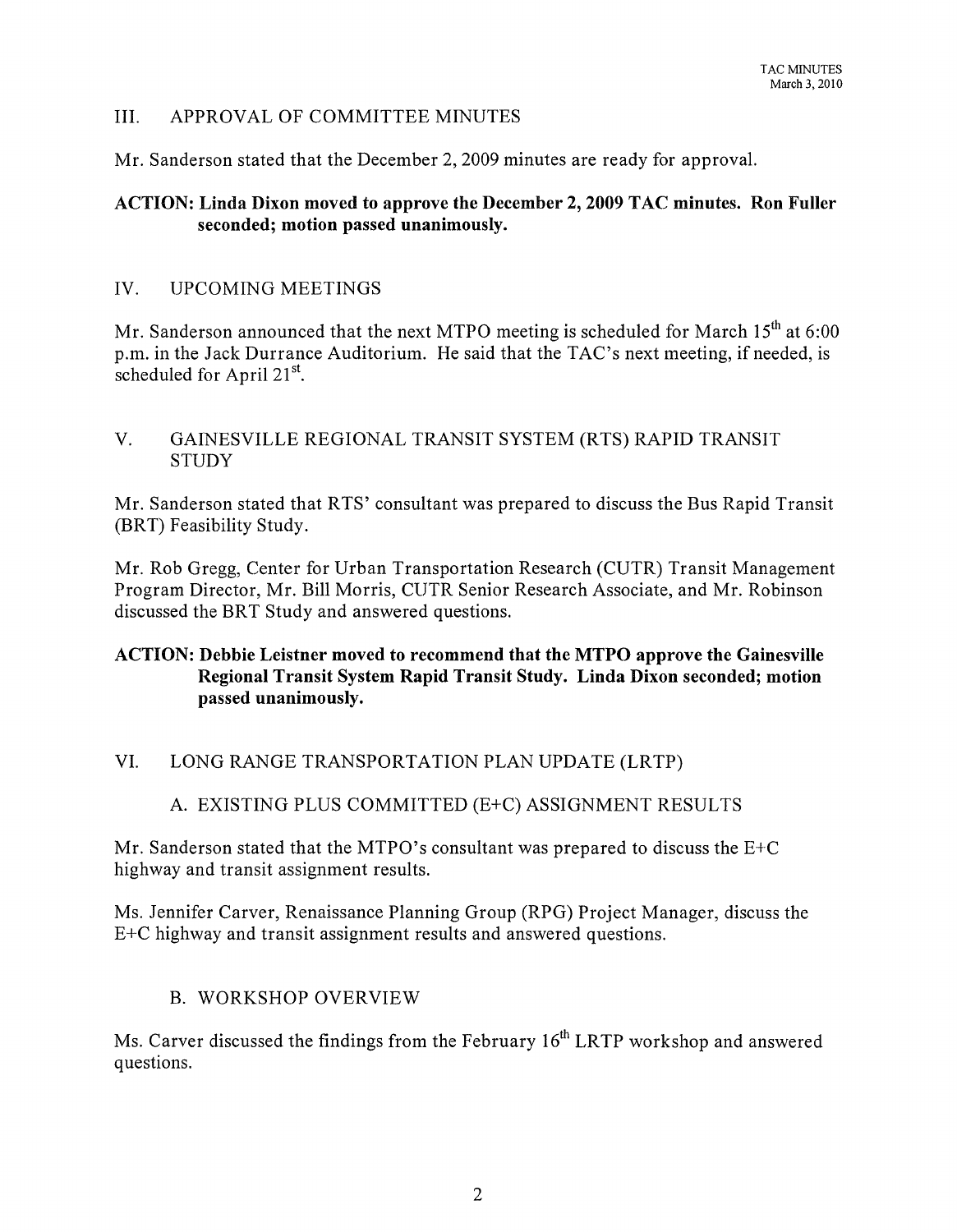## C. THREE RECOMMENDED ALTERNATIVE NETWORKS

Ms. Carver reviewed the three recommended alternative networks-findings from the workshop. She discussed the recommended Alternative 1- Transit Emphasis Network and answered questions.

#### ACTION: Linda Dixon moved to recommend that the MTPO approve Alternative 1- Transit Emphasis Network with the following revisions:

- 1. modify the Butler Plaza area to show the latest proposal;
- 2. add BRT on Tower Road;
- 3. add NW  $23^{\text{rd}}$  Avenue as a 4-lane facility from NW  $98^{\text{th}}$  Street to NW  $51^{\text{st}}$ Street;
- 4. add NW 34<sup>th</sup> Street turnlane project;
- 5. add NW 83rd Street extension; and
- 6. delete the planned express bus routes on Newberry Road and Waldo Road that overlap BRT.

John Gifford seconded motion passed unanimously.

#### ACTION: Dean Mimms moved to recommend that the MTPO approve Alternative 1- Transit Emphasis to also delete the NW 170<sup>th</sup> Street 2-lane project. John Gifford seconded motion passed unanimously.

Ms. Carver discussed the recommended Alternative 2- Highway Emphasis Network and answered questions.

#### ACTION: Linda Dixon moved to recommend that the MTPO approve Alternative 2- Highway Emphasis Network with the following revisions:

- 1. modify the Butler Plaza area to show the latest proposal;
- 2. add the SW  $47<sup>th</sup>$  Avenue extension to Williston Road;
- 3. add the NW 34<sup>th</sup> Street 4-laning from NW 23<sup>rd</sup> Street to NW  $67<sup>th</sup>$  Place;
- 4. delete the Sheriff's Road;
- 5. delete the SW 34<sup>th</sup> Street/Archer Road overpass;
- 6. delete express bus service to Waldo and Hawthorne;
- 7. add the  $\text{SW } 45^{\text{th}}$  Street/SW  $30^{\text{th}}$  Avenue overpass: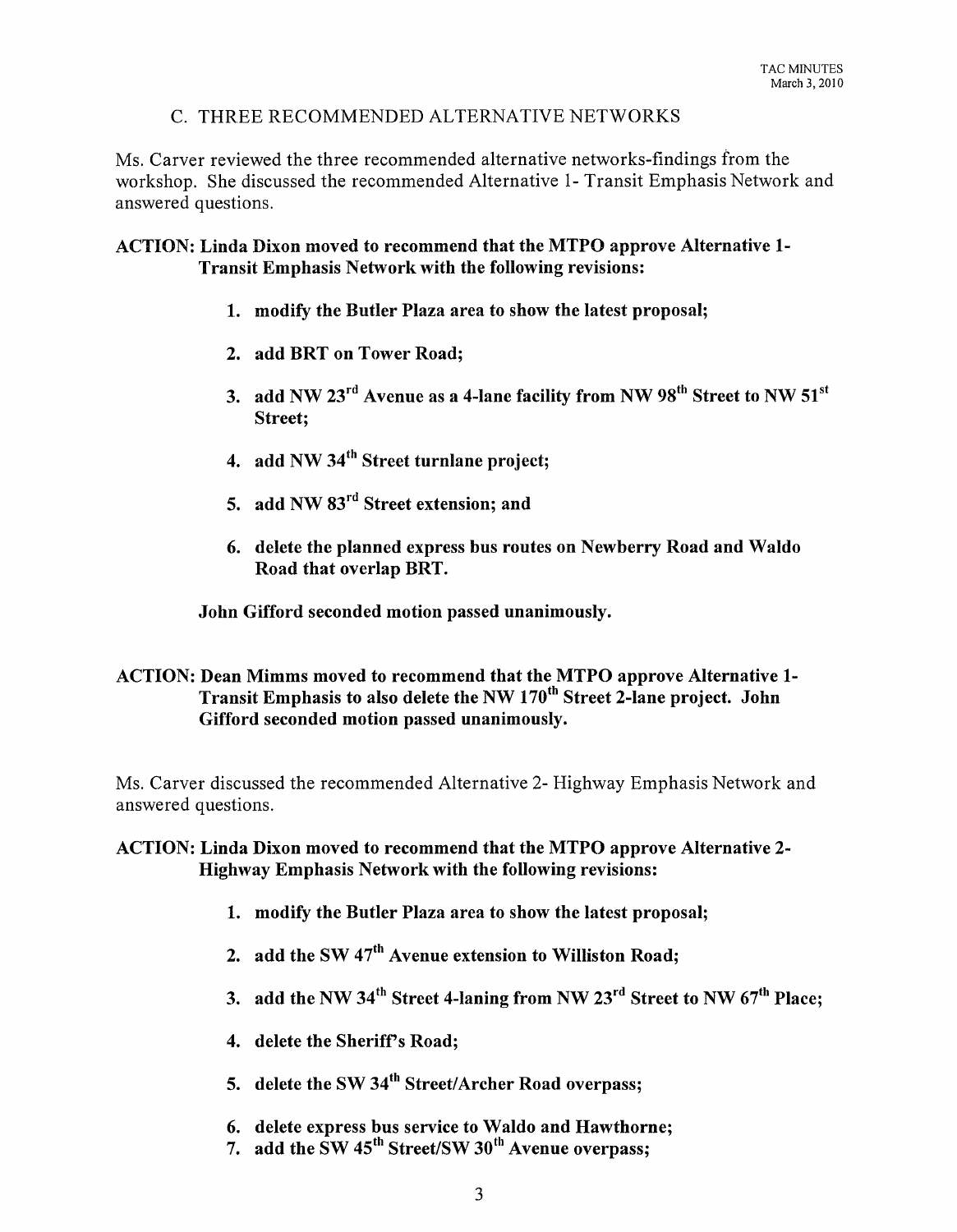- 8. add Archer Road 4-laning from the City of Archer to Tower Road;
- 9. modify NW  $23<sup>rd</sup>$  Avenue 4-laning to NW  $57<sup>th</sup>$  Terrace: and

10. add the Tower Road roundabouts.

#### John Gifford seconded motion passed unanimously.

Ms. Carver discussed the recommended Alternative 3- Streetcar/BRT Emphasis Network and answered questions.

#### ACTION: Linda Dixon moved to recommend that the MTPO approve Alternative 3- Streetcar/BRT Emphasis Network with the following revisions:

- 1. add 15-minute frequency transit service to NW  $39<sup>th</sup>$  Avenue from the SpringHills area to the airport;
- 2. modify the network to show the Urban Village/Butler Plaza proposal;
- 3. move the streetcar from SW 34<sup>th</sup> Street to SW 38<sup>th</sup> Terrace:
- 4. add express bus service on Hawthorne Road and Waldo Road to connect to BRT service; and
- 5. stop express bus service on Newberry Road at the BRT service terminus.

#### Ron Fuller seconded motion passed unanimously.

## D. PERFORMANCE MEASURES

Ms. Carver discussed proposed LR TP performance measures and answered questions.

## VIII. UNFUNDED PROJECT PRIORITIES

Mr. Sanderson stated that, each year, the MTPO develops recommended transportation priorities for projects that are needed but not currently funded. He said that this information is used by FDOT each fall to develop its Tentative Five Year Work Program. He added that, by Florida Statute, the MTPO's "List of Priority Projects" must be submitted to FDOT by October 1,2010. He noted that FDOT staff has asked for the MTPO's Fiscal Years 2011/2012 - 2015/2016 List of Priority Projects as soon as possible so that it may begin development of its Tentative Five Year Work Program.